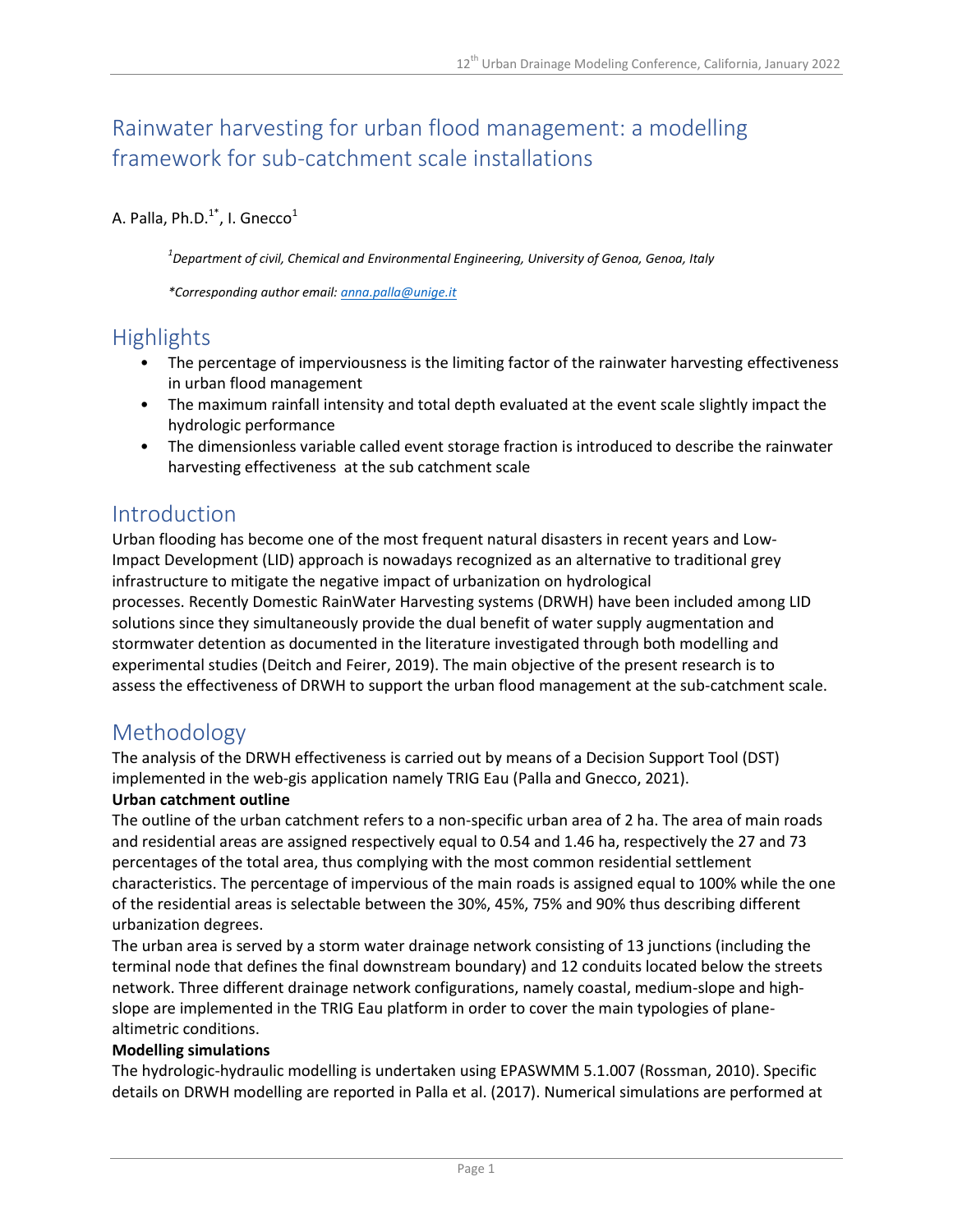the event scale including two initial conditions of the systems corresponding to empty or full tanks (Palla and Gnecco, 2021). Modelling scenarios include:

- four degrees of urbanisation: 30%, 45%, 75% and 90% of imperviousness for residential area;
- four climate regimes in the North Mediterranean area, namely Humid Temperated (HuT), Mediterranean Continental (MeC), Hot Temperated (HoT) and Sublitoral (Sub) and three return periods (T= 2, 5 and 10 years)
- three drainage network configurations differing in terms of conduits slope and lengths, namely coastal, medium-slope and high-slope
- a DRWH conversion scenario designed according to the simplified method as indicated in the Italian guideline UNI/TS 11445 (2012).

## Results and discussion

The simulation results are examined by means of the well-known hydrologic performance, Volume and Peak Reduction indexes (namely VR and PR, respectively). The indexes indicate respectively the relative differences of total runoff volume and the maximum flow rate observed at the outlet section of the catchment in the reference and the DRWH scenarios (Palla et al., 2017).

The impact of the different factors including the urban catchment configurations (i.e. the drainage network typology, the percentage of imperviousness) and the precipitation regime (i.e. the design total rainfall depth and maximum rainfall intensity) are statistically investigated to point out the effectiveness of the DRWH systems. Results indicate that the percentage of

imperviousness reveals the limiting factors in the urban contest of concern. Based on the result of the statistical analysis, the hydrologic performance is examined with respect to the event storage fraction that is evaluated as the ratio between the event runoff volume resulting from the impervious surface in the reference scenario and the storage capacity of the DRWH system. Figure 1 illustrates the behaviour of the hydrologic performance indexes versus the event storage fraction for the 144 simulated scenarios. The event storage fraction allows to describe the trend of the hydrologic performance, revealing a linear relationship in the case of the VR index. Results plotted in Figure 1 shows that a minimum storage fraction value of 0.4 is required to obtain on average VR and PR greater than 0.2.

## Conclusions and future work

Finally it can be argued that, for a typical residential catchment in the North Mediterranean area, the DRWH effectiveness in supporting the urban flood management becomes relevant starting from a storage event fraction of 0.4 that means realizing storage tanks able to contain at least the 40% of runoff volume generated by the targeted event. Future works concern the introduction of innovative "smart systems" operating schemes (Di Matteo et al., 2019) in order to minimize the storage volume required to obtain the desired hydrologic performance.

## References

- Deitch M.J. and Feirer S.T. (2019). Cumulative impacts of residential rainwater harvesting on stormwater discharge through a pe-ri-urban drainage network. Journal of Environmental Management, 243,127–136.
- Di Matteo M., Liang R., Maier, H.R., Thyer, M.A., Simpson, A.R., Dandy, G.C., Ernst, B.(2021). Controlling rainwater storage as a system: An opportunity to reduce urban flood peaks for rare, long duration storms. Environ. Modell. Softw.,111, 34-41.
- Palla A. and Gnecco I. (2021). The web-GIS platform TRIG Eau to assess the urban flood mitigation by domestic rainwater harvesting systems in two residential settlements in Italy. Sustainability, 13, 7241.
- Rossman L.A. (2010). Storm Water Management Model User's Manual Version 5.0, EPA/600/R-05/040, US EPA National Risk Management Research Laboratory, Cincinnati, Ohio, USA.